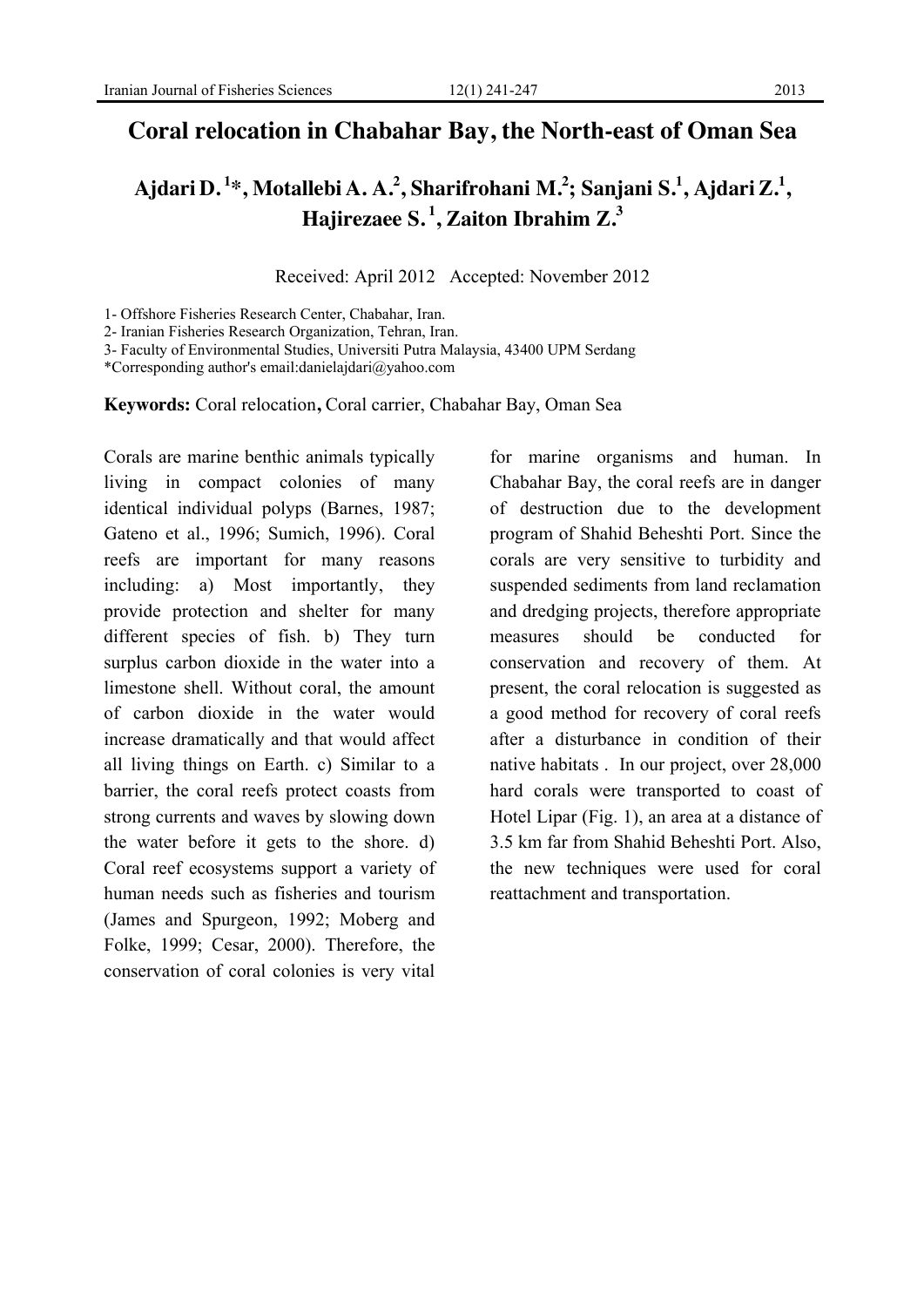

**Figure 1:Location of Shahid Beheshti dock (Donor site) and Hotel Lipar (receive site) in relocation area of coral colonies.** 

 $\_$  ,  $\_$  ,  $\_$  ,  $\_$  ,  $\_$  ,  $\_$  ,  $\_$  ,  $\_$  ,  $\_$  ,  $\_$  ,  $\_$  ,  $\_$  ,  $\_$  ,  $\_$  ,  $\_$  ,  $\_$  ,  $\_$  ,  $\_$  ,  $\_$  ,  $\_$  ,  $\_$  ,  $\_$  ,  $\_$  ,  $\_$  ,  $\_$  ,  $\_$  ,  $\_$  ,  $\_$  ,  $\_$  ,  $\_$  ,  $\_$  ,  $\_$  ,  $\_$  ,  $\_$  ,  $\_$  ,  $\_$  ,  $\_$  ,

## *Substrate preparation in reattachment area*

The concrete rectangular blocks with two holes were arranged side by side for

preparation of 37 substrates or receive sites (each site:  $5m \times 10m$ ) (Fig. 2).



**Figure 2:Designed concrete block (a), the arrangement of concrete blocks (b) for substrate preparation.**

## *Coral detachment*

Three coral sizes classes including small size (10-20 cm in diameter), medium size (20-100 cm in diameter) and large size (more than 1 m in diameter) were chosen for detachment. Off course,only 10 large

colonies were transported daily. Selected colonies were separated by shearing the coral/substrate attachment point using a hammer and chisel (Fig. 3a) and lifting the colony off in one piece, to the extent possible.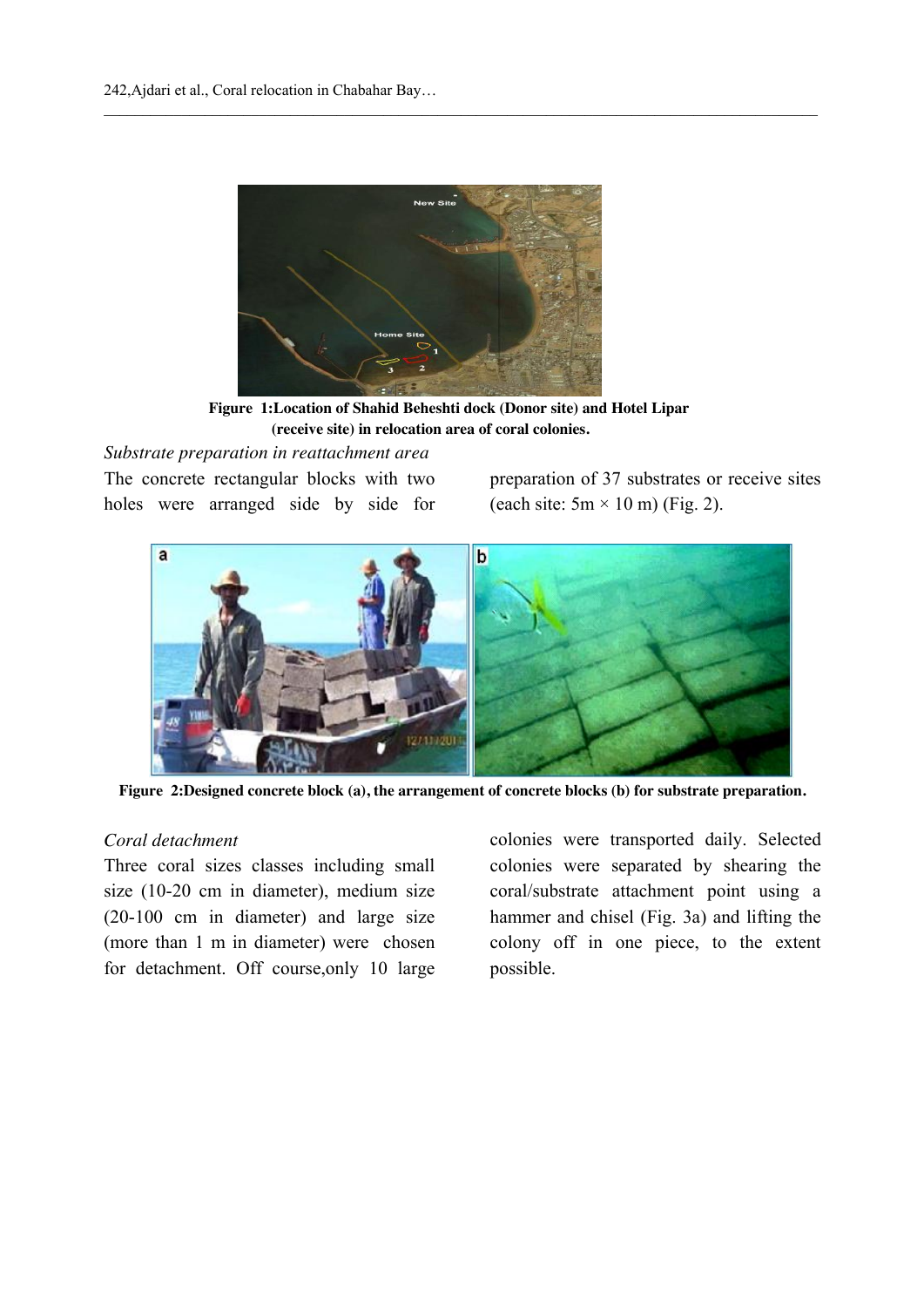

 **Figure 3. Detachment (a), loading (b) and reattachment (c&d) of coral colonies.**

#### *Coral transportation*

After detachment of coral colonies, they were transported by a special coral carrier (Fig. 4) to receive site (Hotel Lipar). This carrier is composed of a main bascket (or main board) for loading of corals (Fig. 3 b) and 4 balance tanks for air storage and providing of buoyancy. The inferior surface of each balance tank is open (without plate) while its upper surface is closed and has a faucet for water and air exchange. The entrance of air to tank is conducted by a hose joined to an air compressor on boat. After loading of coral colonies on bottom, the faucet is joined to air compressor by hose and air is entered to tanks for providing of buoyancy. After reach to

suitable buoyancy, the faucet is closed. Previously there was a coral basket that raid two side of boat (Fig 4 a). This innovated coral carrier solves the previous coral basket problems by five individual characteristics(Fig 4 b) as a) saving the time, because of diver do not need to go under water and back for many times. b) The corals will not break. c) Can carry many corals in one time transporting because of large size of new coral carrier. d) It is not necessary bring coral to surface. e) Makes composure, relaxing and decrease the stress for corals. These advantages of new coral carrier make increase healthy and decrease the mortality of corals during relocation compare to pervious coral basket.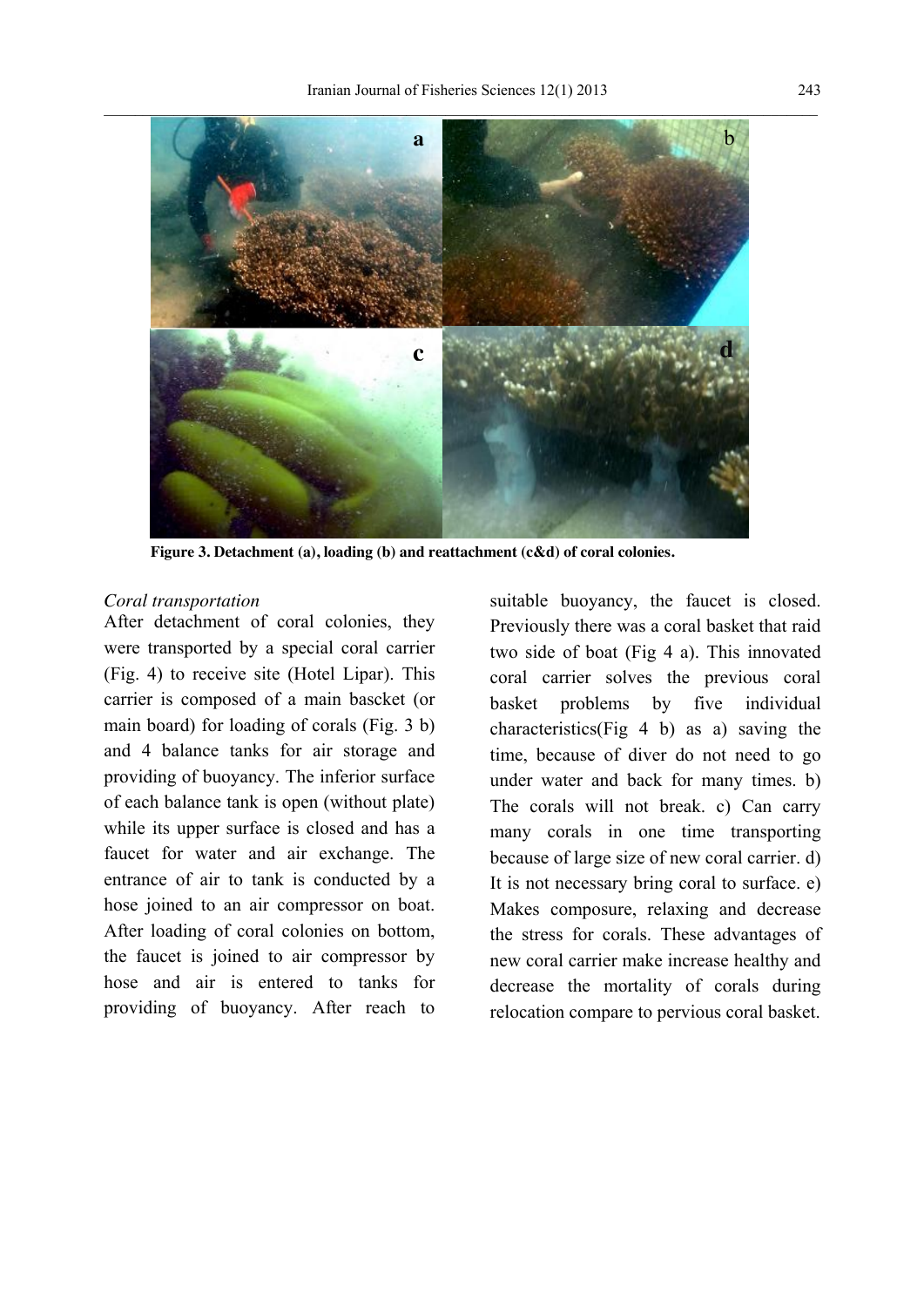244,Ajdari et al., Coral relocation in Chabahar Bay…



 **Figure 4: The images of coral carrier, previous coral basket (a), innovated new coral carrier (b), mass transporting of new coral carrier ( c & d).** 

## *Coral reattachment*

In reattachment area, the plastic bag containing hydrohic cement is used for reattachment of coral colonies on flat surface of blocks (Fig. 3c,d). Each plastic bucket containing concrete glume is opend at the time of reattachment inside water.

## *Coral health monitoring*

The relocated corals were checked periodically during operation and for a period of 6-8 months after relocation to investigate the health status of corals. The health condition were investigated by Coral Watch method (Hill and Wilkinson, 2004; Maghsoudlou, 2011, Tehranifard et al., 2011). In this regard, 3 receive sites were selected randomly and then the numbers of bleaching, broken and damaged corals were calculated. The coral bleaching was measured by Coral Health Chart (Hill and Wilkinson, 2004; Tehranifard et al., 2011). The Coral Health Chart is basically a series

of sample colours, with variation in brightness representing different stages of bleaching. In the field, we compared colours of corals with colours on the chart and recorded matching codes.

 In this project, totally, 28,000 corals were relocated successfuly to a appropriate area. Based on field observations, all relocated coral colonies had healthy situation according to Coral Watch method and some aquatics such as cuttlefishes, scarids, chaetodontids , snappers and sea urchins were observed largely inside and outside of these colonies (Fig. 5).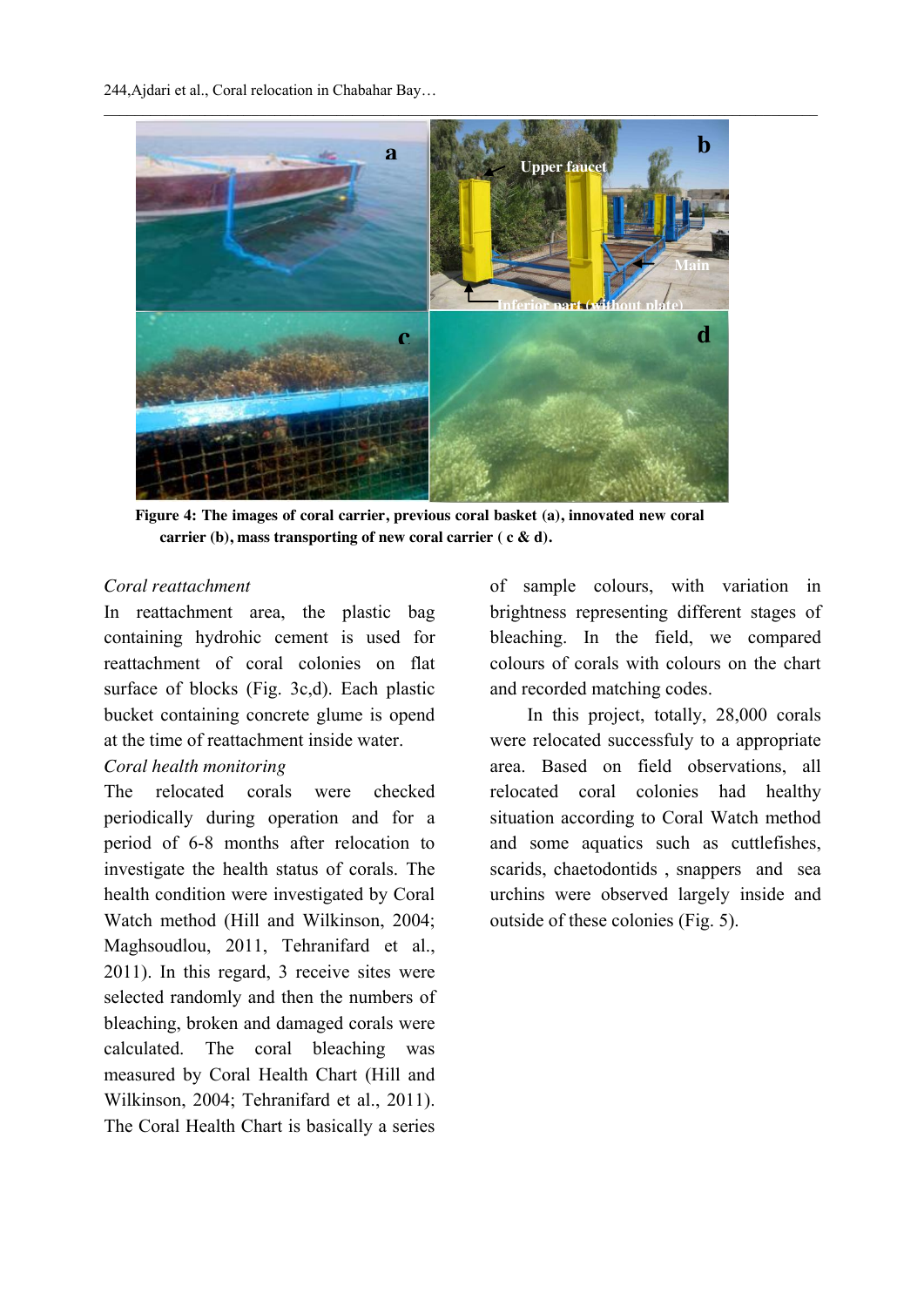

 **Fig 5. Residing fishes and other sea organisms on relocated coral colonies**

To prepare the substrates, the side by side arrangment of concrete blocks can efficiently support coral reattachment substrates against strong waves and sea currents. Also, the holes of blocks provides habitat for fish and sea urchins which both are useful for survival of these corals (Bak, 1994).

To best of our knowledge, there are no special carrier for safe carring of corals during relocation programes. Of course, the coral baskets placed on two sides of boat are used usually, but this method is very time consuming and stressful for corals (Jokiel et al., 2005). The stresses including: possible exposure of them to direct sunlight, moving of coral baskets to up and down by sea waves and sea currents, coral breakage and etc.

In this project, we invented (for the first time) an efficient carrier for safe relocation of corals with minimum of adverse impacts on corals.

Our carrier has several benefits as follow: a) this coral carrier was equipped with balance tanks which they regulate the buoyancy of carrier in any desirable depth of the sea water. In fact, the corals could be transported as submerged without any direct contact with sunlight and other environmental factors in the water surface. b) The regulateable buoyancy of carrier in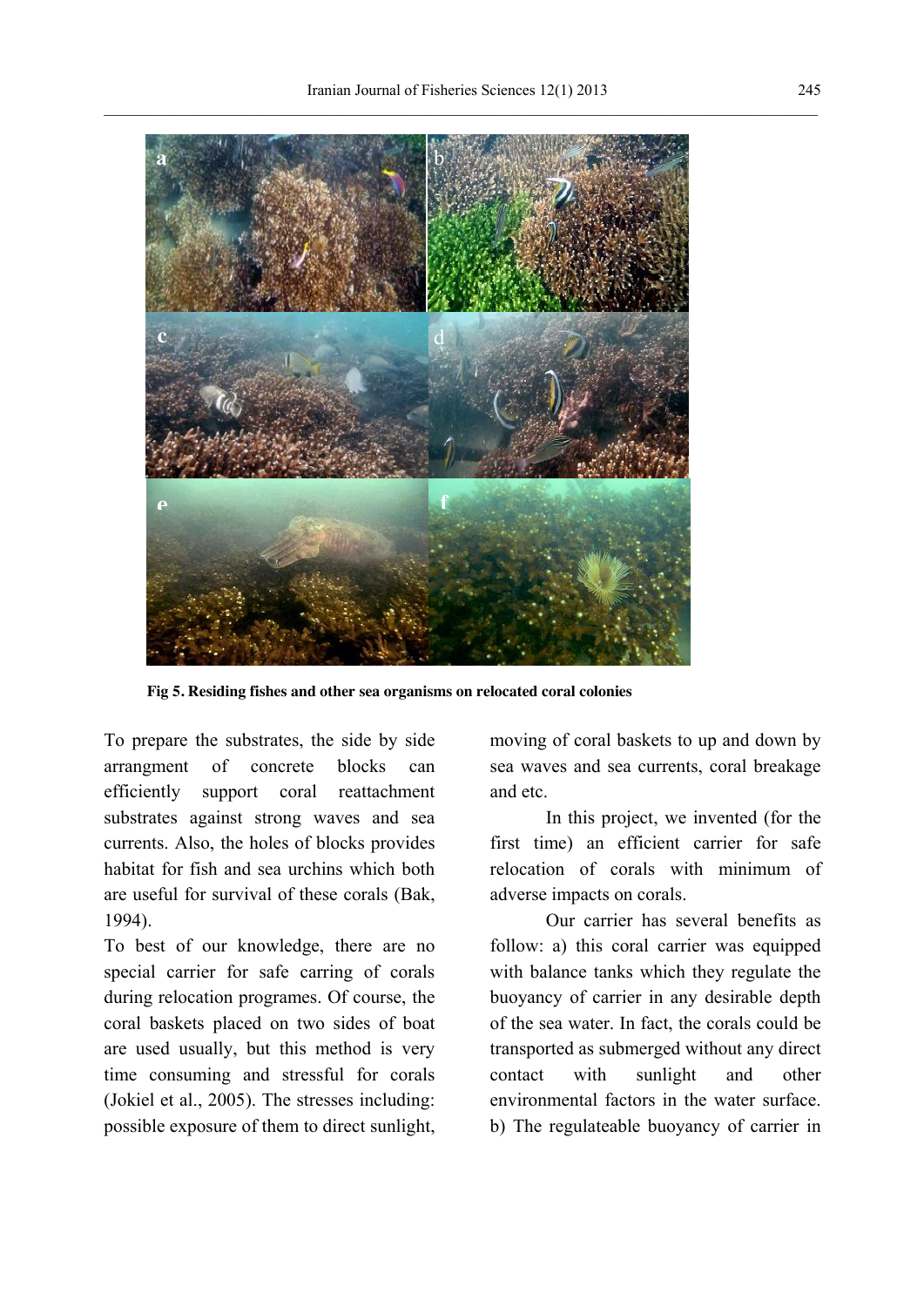246,Ajdari et al., Coral relocation in Chabahar Bay…

any desirable depth and submerged transportation of corals cause that the relocation operation could be conducted with more speed, less diving effort and in a shorter periods. Because, it was not necessary to carry the detached corals from depth to surface. c) Using this carrier, the detached corals could be loaded altogether with more numbers in main board while in commonplace method (i.e. usage of baskets), more time and diving effort are allocated for transportation of each coral from sea bed to surface. Therefore, the costs of relocation operation were decreased significantly. d) Decrease in quantity of broken and damaged corals since with this carrier the coral colonies are loaded from native source of corals without need to their continuous deliver to surface water. But in basket method, the corals may break due to their continuous deliver from bottom to water surface and moving of boat to up and down by sea waves and sea currents during transportation.

In conclusion, the results of this project indicate that hard coral relocation is a viable means of off-site mitigation for unavoidable impacts to sensitive coral habitats.

## **Acknowledgement**

The authors express their sincere appreciation to the people who gave their time, advice and support to this project especially Port and Maritime Organization for financial support of project and diving team for field operarions. Also, we are grateful to Dr. Michael Risk for his useful consulting during project.

## **References**

 $\_$  ,  $\_$  ,  $\_$  ,  $\_$  ,  $\_$  ,  $\_$  ,  $\_$  ,  $\_$  ,  $\_$  ,  $\_$  ,  $\_$  ,  $\_$  ,  $\_$  ,  $\_$  ,  $\_$  ,  $\_$  ,  $\_$  ,  $\_$  ,  $\_$  ,  $\_$  ,  $\_$  ,  $\_$  ,  $\_$  ,  $\_$  ,  $\_$  ,  $\_$  ,  $\_$  ,  $\_$  ,  $\_$  ,  $\_$  ,  $\_$  ,  $\_$  ,  $\_$  ,  $\_$  ,  $\_$  ,  $\_$  ,  $\_$  ,

- **Bak, R. P. M., 1994**. Sea urchin bioerosion on coral reefs: place in the carbonate budget and relevant variables. *Coral Reefs*, 13:99-103.
- **Barnes, R. D. K., 1987**. Invertebrate Zoology (5th ed.). Orlando, FL, USA: Harcourt Brace Jovanovich, Inc. pp. 149–163.
- **Cesar, H. S. J., 2000**. Coral Reefs: Their Functions, Threats and Economic Value. In: H.S.J. Cesar (ed). Collected Essays on the Economics of Coral Reefs. CORDIO, Kalmar University, Sweden. pp. 14-39.
- **Gateno, D., Israel, A., Barki Y. and Rinkevich, B., 1998.** "Gastrovascular Circulation in an Octocoral: Evidence of Significant Transport of Coral and Symbiont Cells". *The Biological Bulletin (Marine Biological Laboratory)*, 194 (2): 178–186.
- **Hill, J. and Wilkinson, C., 2004**. Methods for ecological monitoring of coral reefs. Australian Institute of Marine Science, Townsville, Australia. pp. 46-47.
- **James, P. and Spurgeon, G., 1992.**The economic valuation of coral reefs. *Marine Pollution Bulletin*. 24: 529- 536.